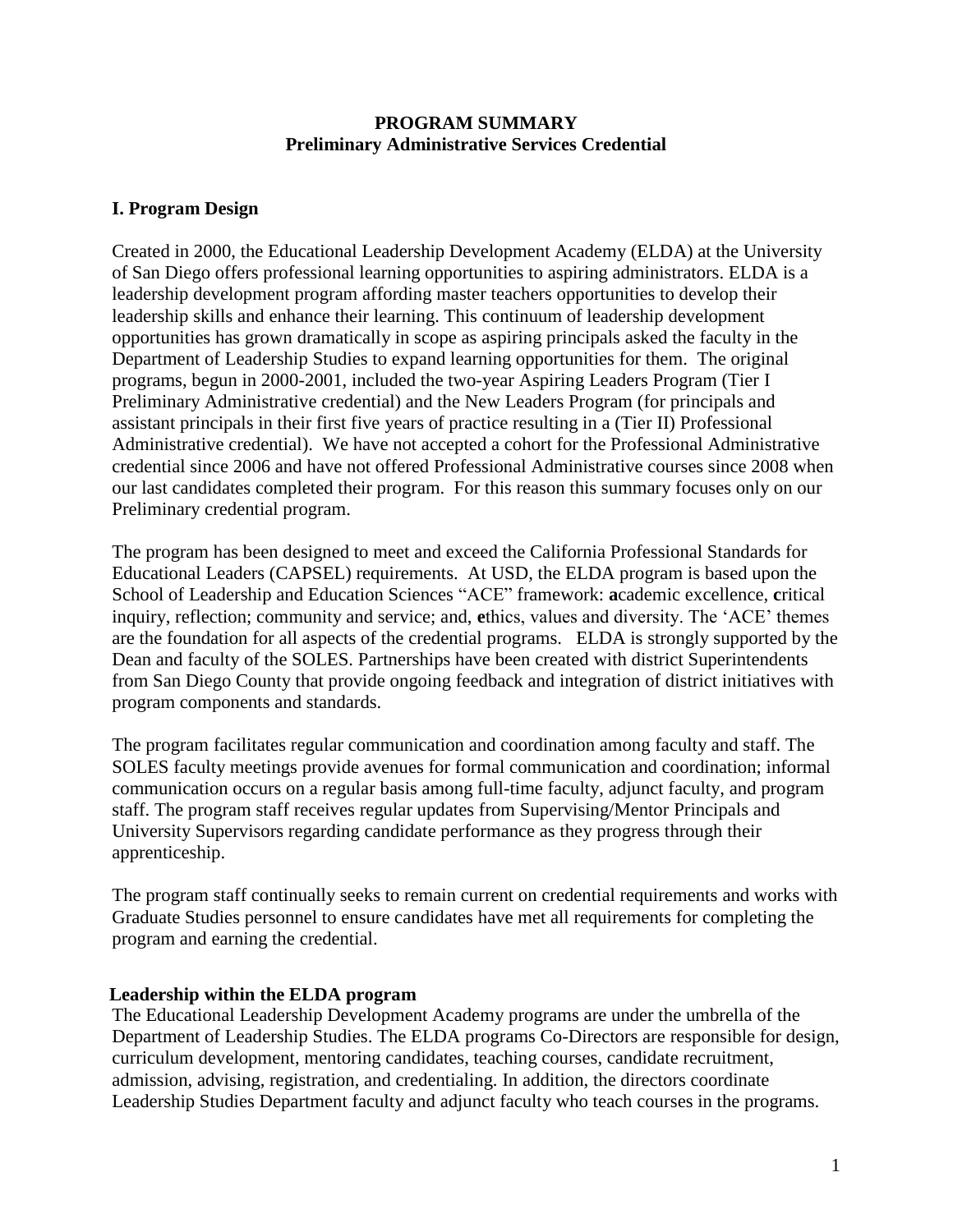Each candidate's progress is carefully tracked, and individualized support and guidance are provided.

| Leadership Studies Department Chair: | Dr. Cheryl Getz         |  |
|--------------------------------------|-------------------------|--|
| Co-Directors of ELDA                 | Dr. Rose Linda Martinez |  |
|                                      | <b>Richard Thome</b>    |  |
|                                      |                         |  |

The administrative credential programs also have the following additional staff support:

| <b>Executive Assistant to ELDA Programs</b> | TBD                |
|---------------------------------------------|--------------------|
| <b>ELDA</b> Program Consultant              | Dr. Freda Callahan |
| Educational Leader in Residence/Consultant  | Dr. Lis Johnson    |
| <b>Credentials Analyst</b>                  | Linda Dews         |
| <b>Graduate Assistant</b>                   | Alex Lehman        |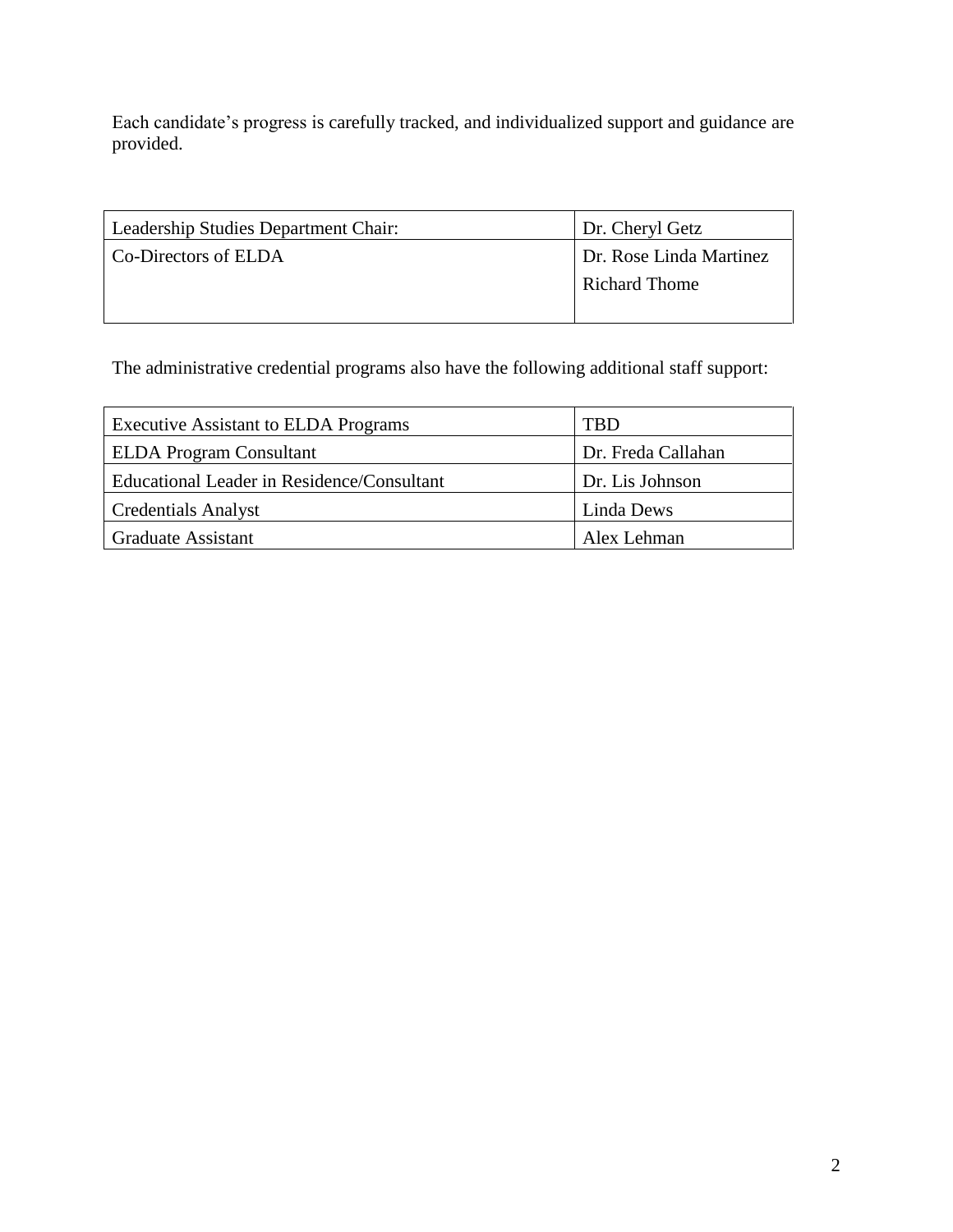## **TABLE 1** ELDA Course Sequence

## **Communication within the professional credential program and with the institution**

There are several regular meetings and standing committees that support communication within the credential programs and with the institution. The follow meetings/committees meet as noted below:

- Department meetings (monthly)
- Credential faculty meetings (monthly)
- University Supervisor meetings (monthly)
- Supervisor meetings and orientations (beginning and end of each semester)
- General program advisory meetings (annually)
- Candidate input meetings and surveys (throughout the semester)

Meetings are used for input from various stakeholders (students, University Supervisors, and mentor Principals) on the curriculum, teaching and learning process, practicum coordination, etc., throughout semester. The Assistant Dean of assessment support works with program directors regarding the design of assessment. As recommended by the program directors, the Assistant Dean of assessment support meets with supervisors and faculty.

## **Administrative Services Programs Modifications**

*2008-2011*

- Started World Educational Leadership Link (WELL) Project
- Created the *Transformation Initiative field experience* to integrate the mentoring/supervision and evaluation process for ELDA candidates
- Hired new University supervisors that diversified the pool
- Expanded field placement criteria and began the process of including mentor principals from private, charter and other alternative educational settings making more purposeful placements commensurate with changing educational paradigms.
- Expanded recruitment to include a larger geographic pool of applicants
- Redesigned the course sequence for Aspiring Leaders credential programs
- Worked closely with other departments (Counseling, Teaching and Learning, CEPAL, Non-Profit) to "bridge" relations with the ELDA Program
- Created a Superintendent's Collaborative for San Diego county districts
- Beginning 2010-2011, all ELDA candidates are required to become certified PACT assessors.
- Truncated portfolio rubric for candidate portfolio evaluation to a 7-point scale (scores of 8-10) are to be reserved for Tier II should the program become active again at some future point).
- Operationalized use of *Foliotek* electronic portfolio system for launch Fall 2011

#### **II. Course of Study (Curriculum and Practicum Experience)**

There are two options a candidate has to earn a Credential:

- Aspiring Leaders Cohort (Tier I) program
- Master's program Leadership Studies

Tables 1-3 below list the course sequence, number of units and hours required in each option.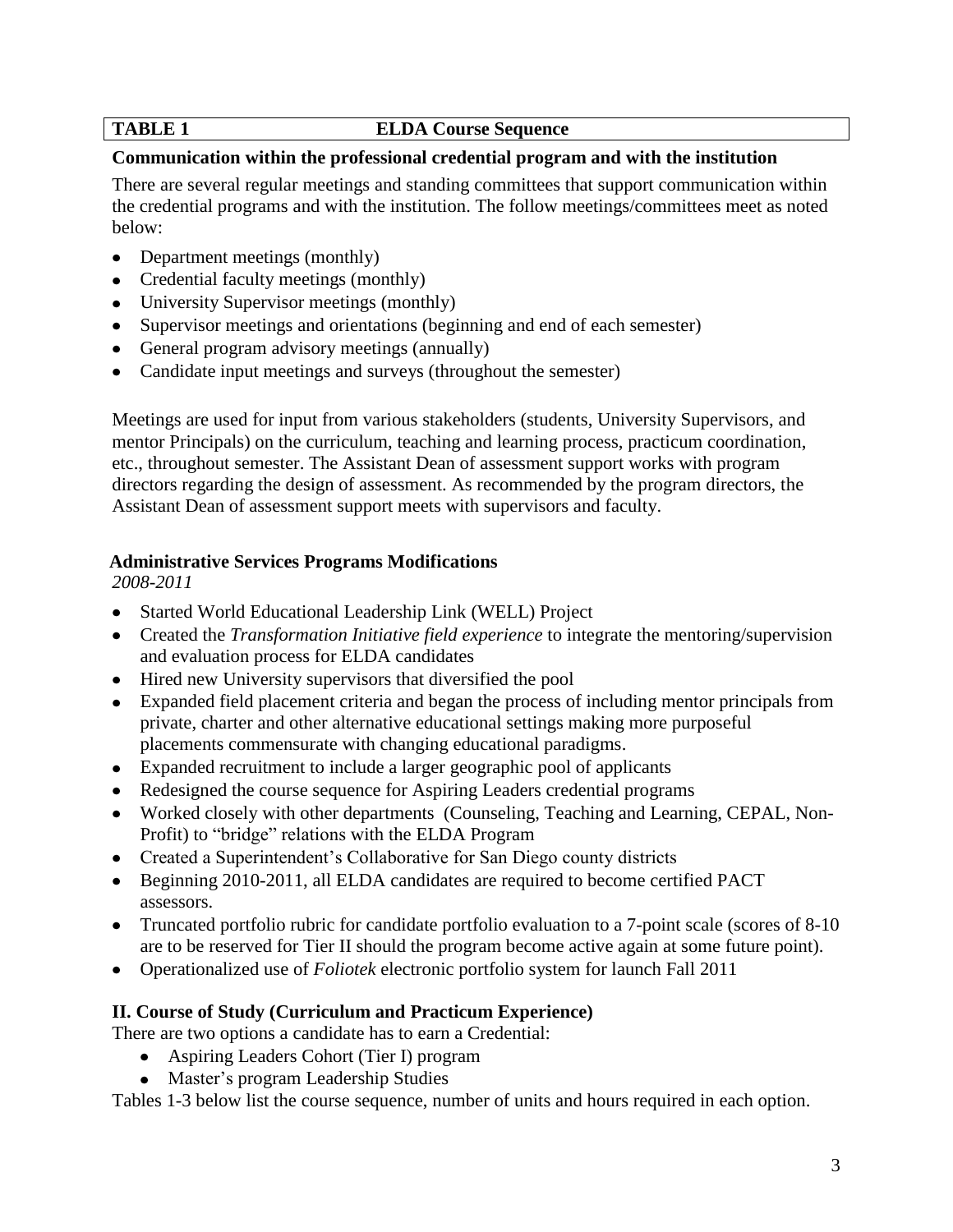| <b>Aspiring Leaders ELDA</b>                |                                  |                            |  |  |
|---------------------------------------------|----------------------------------|----------------------------|--|--|
| <b>Course Title</b>                         | <b>Units</b>                     | <b>Semester</b>            |  |  |
| LEAD 588                                    |                                  |                            |  |  |
| Diversity and Preparation of School         | $\overline{2}$                   | Fall Year 1                |  |  |
| Leaders                                     |                                  |                            |  |  |
| LEAD 583                                    | 1                                | Fall Year 1                |  |  |
| Special Topics I                            |                                  |                            |  |  |
| <b>LEAD 597P/598P</b>                       |                                  |                            |  |  |
| Practicum in School Administration          | $\overline{2}$                   | Fall Year 1                |  |  |
| (20 hours per year)                         |                                  |                            |  |  |
| <b>LEAD 551</b>                             | 3                                |                            |  |  |
| <b>Human Relations for Leaders</b>          | Summer or Intersession<br>Course | <b>Intersession Year 1</b> |  |  |
| LEAD 552                                    |                                  |                            |  |  |
| School Law for Aspiring Leaders             | 3                                | Spring Year 1              |  |  |
| <b>EDUC 560</b>                             |                                  |                            |  |  |
| Technology                                  | 1                                | Spring Year 1              |  |  |
| <b>LEAD 597P/598P</b>                       |                                  |                            |  |  |
| Practicum in School Administration          | 1                                | Spring Year 1              |  |  |
| (20 hours per year)                         |                                  |                            |  |  |
| LEAD 553                                    | $\overline{2}$                   | Fall Year 2                |  |  |
| Instructional Leadership and Supervision I  |                                  |                            |  |  |
| LEAD 584                                    | 1                                |                            |  |  |
| <b>Special Topics II</b>                    |                                  | Fall Year 2                |  |  |
| <b>LEAD 597P. 598P</b>                      |                                  |                            |  |  |
| Practicum in School Administration          | $\overline{2}$                   | Fall Year 2                |  |  |
| (20 hours per year)                         |                                  |                            |  |  |
| LEAD 558                                    | 3                                | Spring Year 2              |  |  |
| School Leadership and Politics Education    |                                  |                            |  |  |
| LEAD 554                                    | $\overline{2}$                   | Spring Year 2              |  |  |
| Instructional Leadership and Supervision II |                                  |                            |  |  |
| <b>LEAD 597P. 598P</b>                      |                                  |                            |  |  |
| Practicum in School Administration          | 1                                | Spring Year 2              |  |  |
| (20 hours per year)                         |                                  |                            |  |  |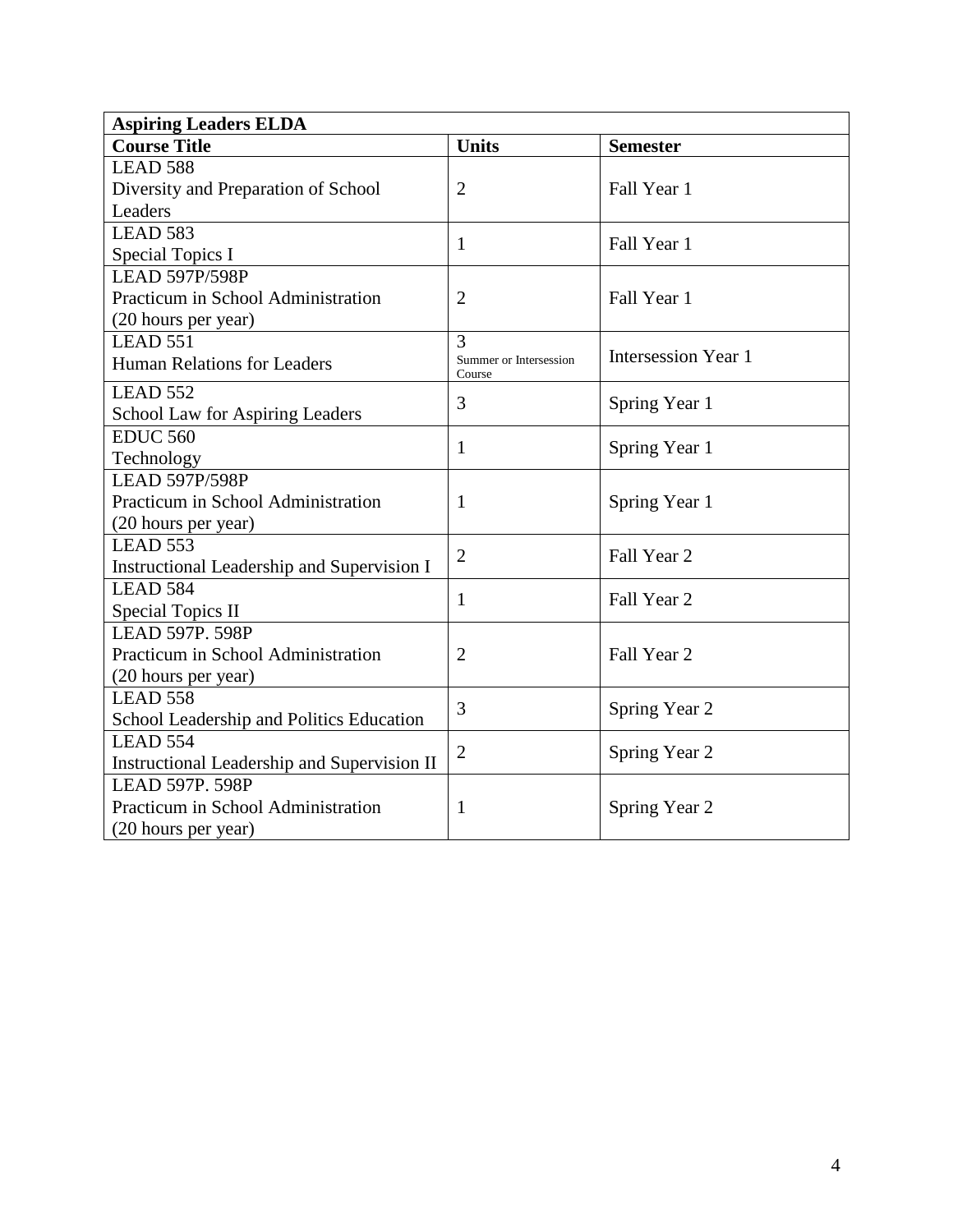## **TABLE 2 MASTERS DEGREE COURSE SEQUENCE**

| <b>ELDA Program Summary</b>            |              |  |  |
|----------------------------------------|--------------|--|--|
| <b>Graduate Course Sequence</b>        |              |  |  |
| <b>Course Title</b>                    | <b>Units</b> |  |  |
| LEAD 550                               | 3            |  |  |
| Leadership Theory and Practice         |              |  |  |
| LEAD 555                               | 3            |  |  |
| Leadership and Ethics                  |              |  |  |
| LEAD 559                               |              |  |  |
| Leadership and Organizational Change   | 3            |  |  |
| LEAD 549                               |              |  |  |
| Research and Methodologies for Leaders | 3            |  |  |